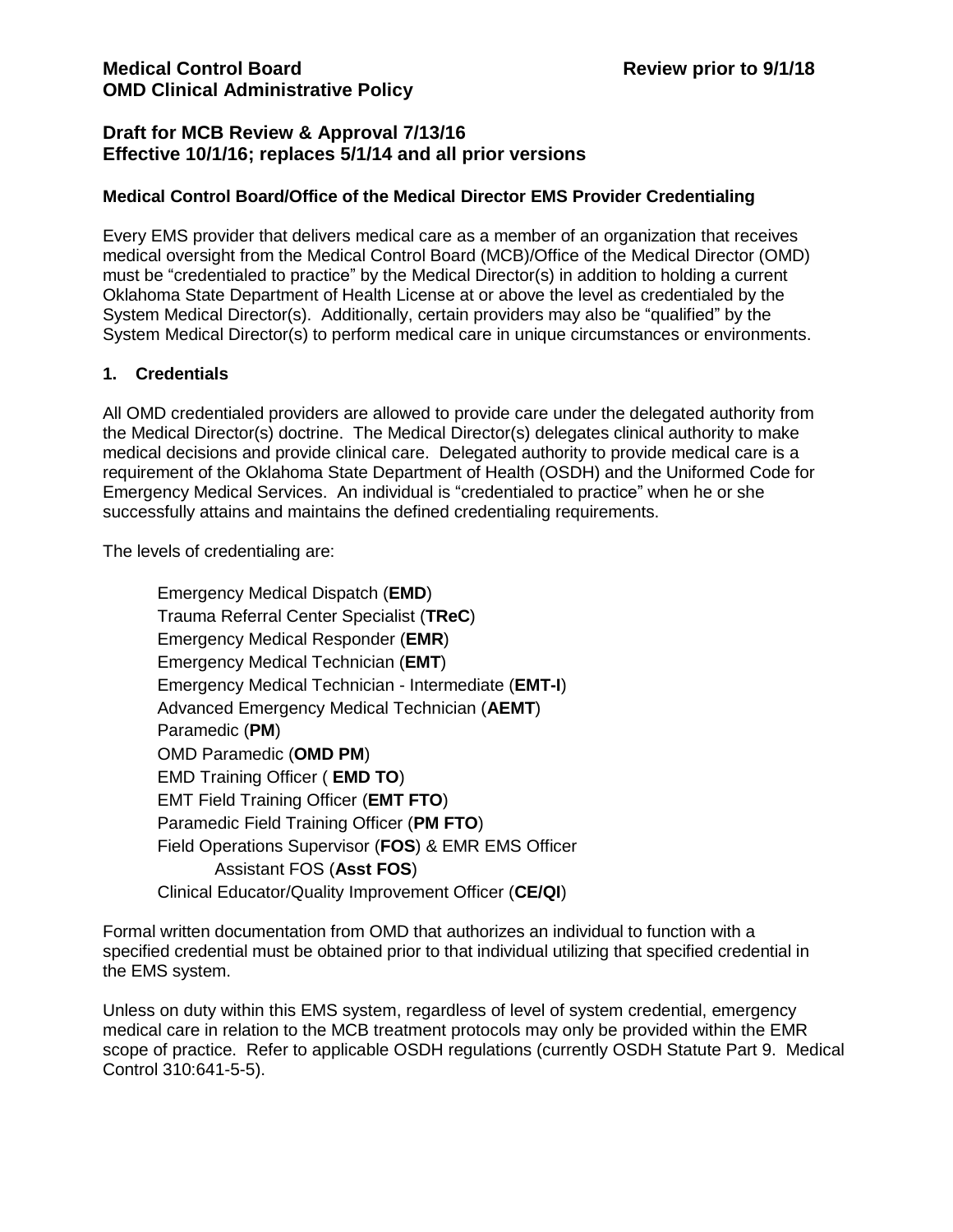### **Draft for MCB Review & Approval 7/13/16 Effective 10/1/16; replaces 5/1/14 and all prior versions**

### **Emergency Medical Dispatch (EMD) Credential**

Must also be credentialed at the EMT Level or higher.

EMD credential applies to primary responsibility of providing pre-arrival medical care instructions and determining the priority/configuration of the response as defined by the MCB.

### EMD Initial Credentialing Requirements:

- 1. Current National Academy of Emergency Dispatch (NAED) EMD certification
- 2. Current unrestricted EMT (or higher) license by OSDH
- 3. Employee in good standing of EMSA's contractor
- 4. Letter of endorsement to OMD for EMD credential from Communications manager
- 5. Current certification through an MCB/OMD approved CPR program
- 6. Successful completion of all MCB/OMD education modules specified for EMD
- 7. Successful completion of all MCB/OMD EMD credentialing process steps
- 8. Successful completion of all MCB/OMD EMT credentialing process steps (EMT minimum, higher if applicable and desired to maintain at highest level attained)

#### EMD Recredentialing Requirements (required no less frequent than every 2 years):

- 1. Current NAED EMD certification
- 2. Current unrestricted EMT (or higher) license by OSDH
- 3. Employee in good standing of EMSA's contractor
- 4. Letter of endorsement to OMD for EMD recredential from Communications manager
- 5. Current certification through an MCB/OMD approved CPR program
- 6. Successful completion of all MCB/OMD education modules specified for EMD
- 7. Successful completion of all MCB/OMD EMD recredentialing process steps
- 8. Successful completion of all MCB/OMD EMT recredentialing process steps (EMT minimum, higher if applicable and desired to maintain at highest level attained)

## **Trauma Referral Center Specialist (TReC) Credential**

TReC credential applies to primary responsibility of providing assistance with interfacility trauma transfers and/or EMS trauma transports into Oklahoma State Department of Health Region 7 (metro Tulsa) and/or Region 8 (metro OKC) using trauma priority designation resources and hospital capability designation resources developed for TReC use.

Must also be credentialed at the EMT Level or higher

#### TReC Initial Credentialing Requirements:

- 1. Current unrestricted EMT (or higher) license by OSDH
- 2. Employee in good standing of EMSA's contractor
- 3. Letter of endorsement to OMD for TReC credential from TReC manager
- 4. Current certification through an MCB/OMD approved CPR program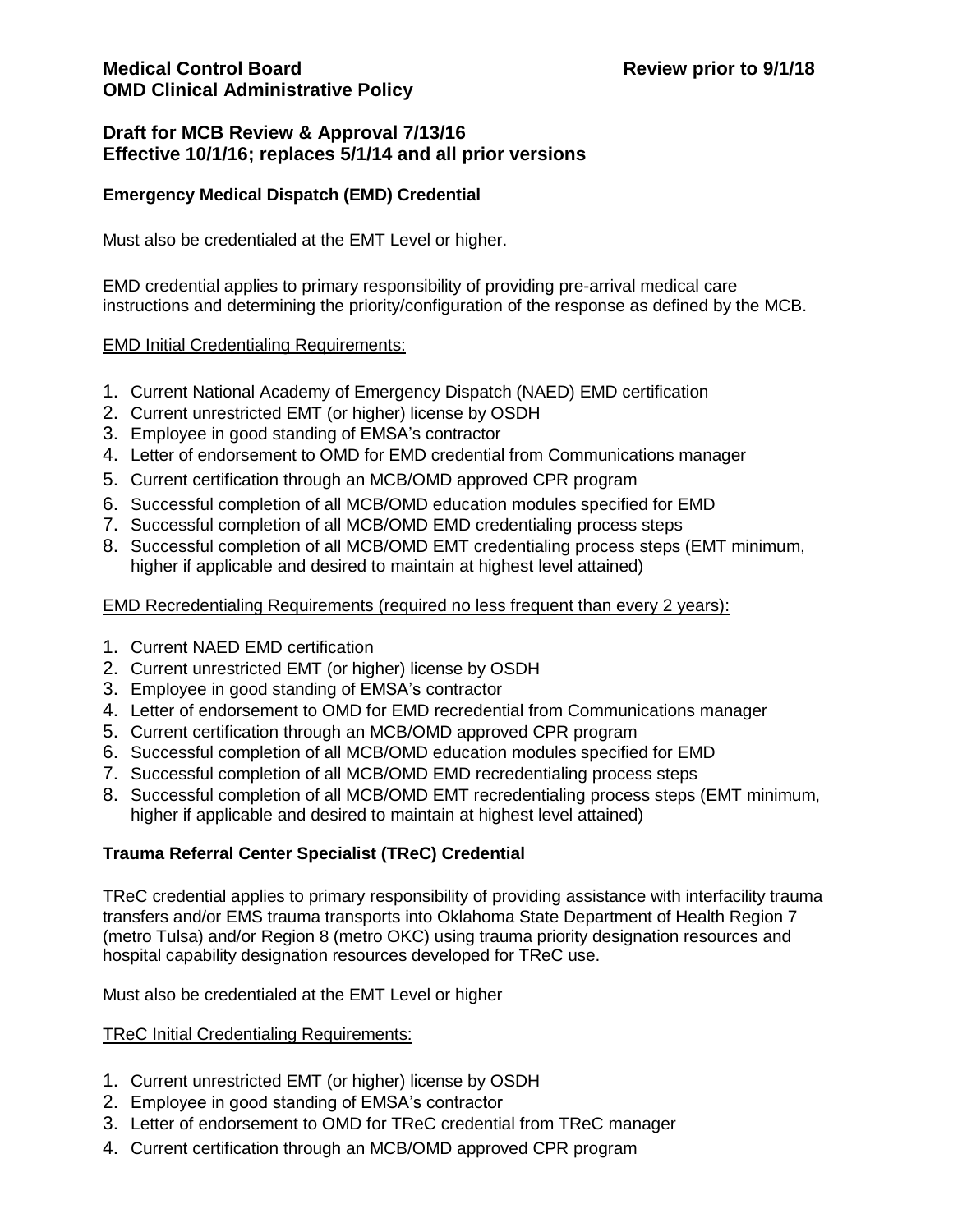## **Draft for MCB Review & Approval 7/13/16 Effective 10/1/16; replaces 5/1/14 and all prior versions**

### TReC Initial Credentialing Requirements (cont):

- 5. Successful completion of all MCB/OMD education modules specified for TReC
- 6. Successful completion of all MCB/OMD TReC credentialing process steps
- 7. Successful completion of all current MCB/OMD credentialing process steps for EMS level of certification (EMT minimum, higher if applicable and desired to maintain at highest level attained)

## TReC Recredentialing Requirements (required no less frequent than every 2 years):

- 1. Current unrestricted EMT (or higher) license by OSDH
- 2. Employee in good standing of EMSA's contractor
- 3. Letter of endorsement to OMD for TReC recredential from TReC manager
- 4. Current certification through an MCB/OMD approved CPR program
- 5. Successful completion of all MCB/OMD education modules specified for TReC
- 6. Successful completion of all MCB/OMD TReC recredentialing process steps
- 7. Successful completion of all MCB/OMD recredentialing process steps for EMS level of certification (EMT minimum, higher if applicable and desired to maintain at highest level)

# **Emergency Medical Responder (EMR) Credential**

EMR credential applies to primary responsibility of providing medical treatment within the EMR scope of practice as designated within the MCB Treatment Protocols.

## EMR Initial Credentialing Requirements:

- 1. Current unrestricted EMR or equivalent (or higher) license by OSDH
- 2. Employee (or volunteer if applicable organization) in good standing with an organization receiving medical oversight from MCB/OMD
- 3. Letter of endorsement to OMD for EMR credential from applicable organization supervisor
- 4. Current certification through an MCB/OMD approved CPR program
- 5. Successful completion of all MCB/OMD education modules specified for EMR
- 6. Successful completion of all MCB/OMD EMR credentialing process steps
- 7. Successful completion of all MCB/OMD defined EMR skill competency verifications

## EMR Recredentialing Requirements (required no less frequent than every 2 years):

- 1. Current unrestricted EMR or equivalent (or higher) license by OSDH
- 2. Employee (or volunteer if applicable organization) in good standing with an organization receiving medical oversight from MCB/OMD
- 3. Letter of endorsement to OMD for EMR recredential from applicable organization supervisor
- 4. Current certification through an MCB/OMD approved CPR program
- 5. Successful completion of all MCB/OMD education modules specified for EMR
- 6. Successful completion of all MCB/OMD EMR recredentialing process steps
- 7. Successful completion of all MCB/OMD defined EMR skill competency verifications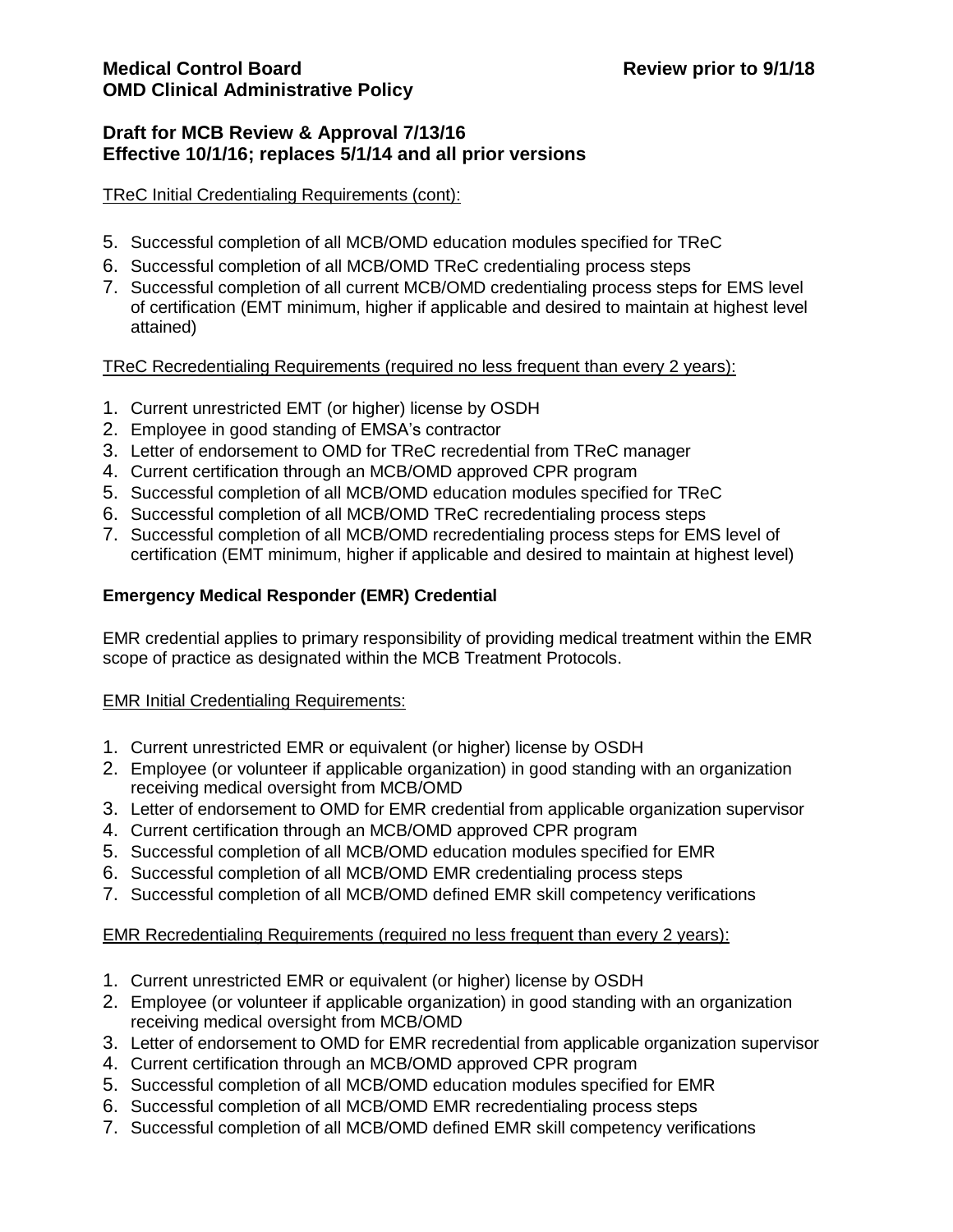#### **Emergency Medical Technician (EMT) Credential**

EMT credential applies to primary responsibility of providing medical treatment within the EMT scope of practice, which includes all EMR scope of practice care, as designated within the MCB Treatment Protocols.

#### EMT Initial Credentialing Requirements:

- 1. Current unrestricted EMT (or higher) license by OSDH
- 2. Employee (or volunteer if applicable organization) in good standing with an organization receiving medical oversight from MCB/OMD
- 3. Letter of endorsement to OMD for EMT credential from applicable organization supervisor
- 4. Current certification through an MCB/OMD approved CPR program
- 5. Successful completion of all MCB/OMD education modules specified for EMT
- 6. Successful completion of all MCB/OMD EMT credentialing process steps
- 7. Successful completion of all MCB/OMD defined EMT skill competency verifications

#### EMT Recredentialing Requirements (required no less frequent than every 2 years):

- 1. Current unrestricted EMT (or higher) license by OSDH
- 2. Employee (or volunteer if applicable organization) in good standing with an organization receiving medical oversight from MCB/OMD
- 3. Letter of endorsement to OMD for EMT recredential from applicable organization supervisor
- 4. Current certification through an MCB/OMD approved CPR program
- 5. Successful completion of all MCB/OMD education modules specified for EMT
- 6. Successful completion of all MCB/OMD EMT recredentialing process steps
- 7. Successful completion of all MCB/OMD defined EMT skill competency verifications

#### **Emergency Medical Technician – Intermediate (EMT-I) Credential**

EMT-I credential applies to primary responsibility of providing medical treatment within the EMT-I scope of practice, which includes all EMR and EMT scope of practice care, as designated within the MCB Treatment Protocols.

#### **EMT-I Initial Credentialing Requirements:**

- 1. Current unrestricted EMT-I (or higher) license by OSDH
- 2. Employee (or volunteer if applicable organization) in good standing with an organization receiving medical oversight from MCB/OMD
- 3. Letter of endorsement to OMD for EMT-I credential from applicable organization supervisor
- 4. Current certification through an MCB/OMD approved CPR program
- 5. Successful completion of all MCB/OMD education modules specified for EMT-I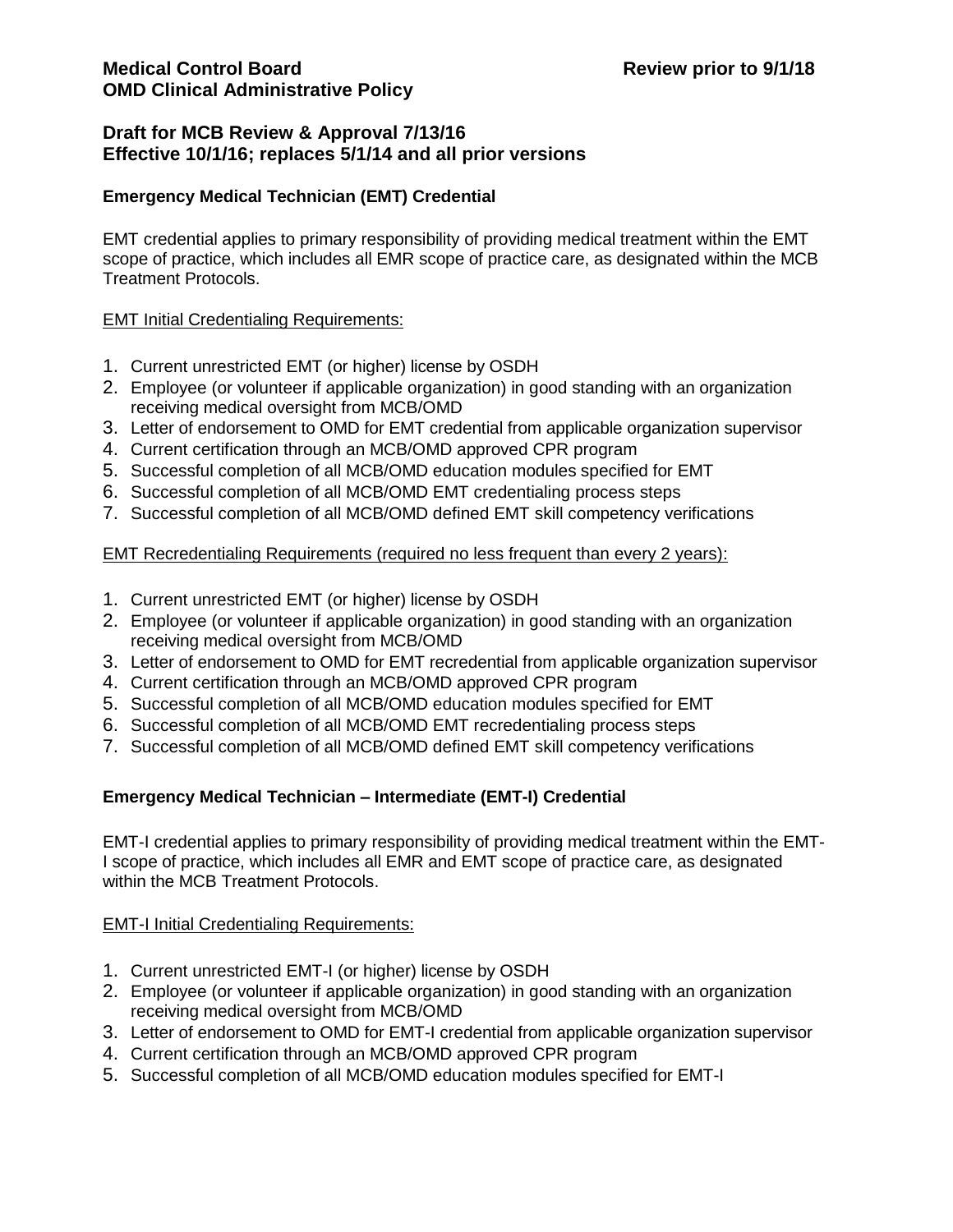### **Draft for MCB Review & Approval 7/13/16 Effective 10/1/16; replaces 5/1/14 and all prior versions**

#### EMT-I Initial Credentialing Requirements (cont):

- 6. Successful completion of all MCB/OMD EMT-I credentialing process steps which includes but is not limited to:
	- a. EMT-I written protocol proficiency exam score of 80% or higher
	- b. Passing OMD Cardiac Arrest (Plan A) Practicum at EMT-I level
	- c. Passing OMD Trauma Management Practicum at EMT-I level
	- d. Graduating OMD Academy
- 7. Successful completion of all MCB/OMD defined EMT-I skill competency verifications

#### EMT-I Recredentialing Requirements (required no less frequent than every 2 years):

- 1. Current unrestricted EMT-I (or higher) license by OSDH
- 2. Employee (or volunteer if applicable organization) in good standing with an organization receiving medical oversight from MCB/OMD
- 3. Letter of endorsement to OMD for EMT-I recredential from applicable organization supervisor
- 4. Current certification through an MCB/OMD approved CPR program
- 5. Successful completion of all MCB/OMD education modules specified for EMT-I
- 6. Successful completion of all MCB/OMD EMT-I recredentialing process steps
- 7. Successful completion of all MCB/OMD defined EMT-I skill competency verifications

## **Advanced Emergency Medical Technician (AEMT) Credential**

AEMT credential applies to primary responsibility of providing medical treatment within the AEMT scope of practice, which includes all EMR, EMT, and EMT-I scope of practice care, as designated within the MCB Treatment Protocols.

#### AEMT Initial Credentialing Requirements:

- 1. Current unrestricted AEMT (or higher) license by OSDH
- 2. Employee (or volunteer if applicable organization) in good standing with an organization receiving medical oversight from MCB/OMD
- 3. Letter of endorsement to OMD for AEMT credential from applicable organization supervisor
- 4. Current certification through an MCB/OMD approved CPR program
- 5. Successful completion of all MCB/OMD education modules specified for AEMT
- 6. Successful completion of all MCB/OMD AEMT credentialing process steps, which includes but is not limited to:
	- a. AEMT written protocol proficiency exam score of 80% or higher
	- b. Passing OMD Cardiac Arrest (Plan A) Practicum at AEMT level
	- c. Passing OMD Trauma Management Practicum at AEMT level
	- d. Graduating OMD Academy
- 7. Successful completion of all MCB/OMD defined AEMT skill competency verifications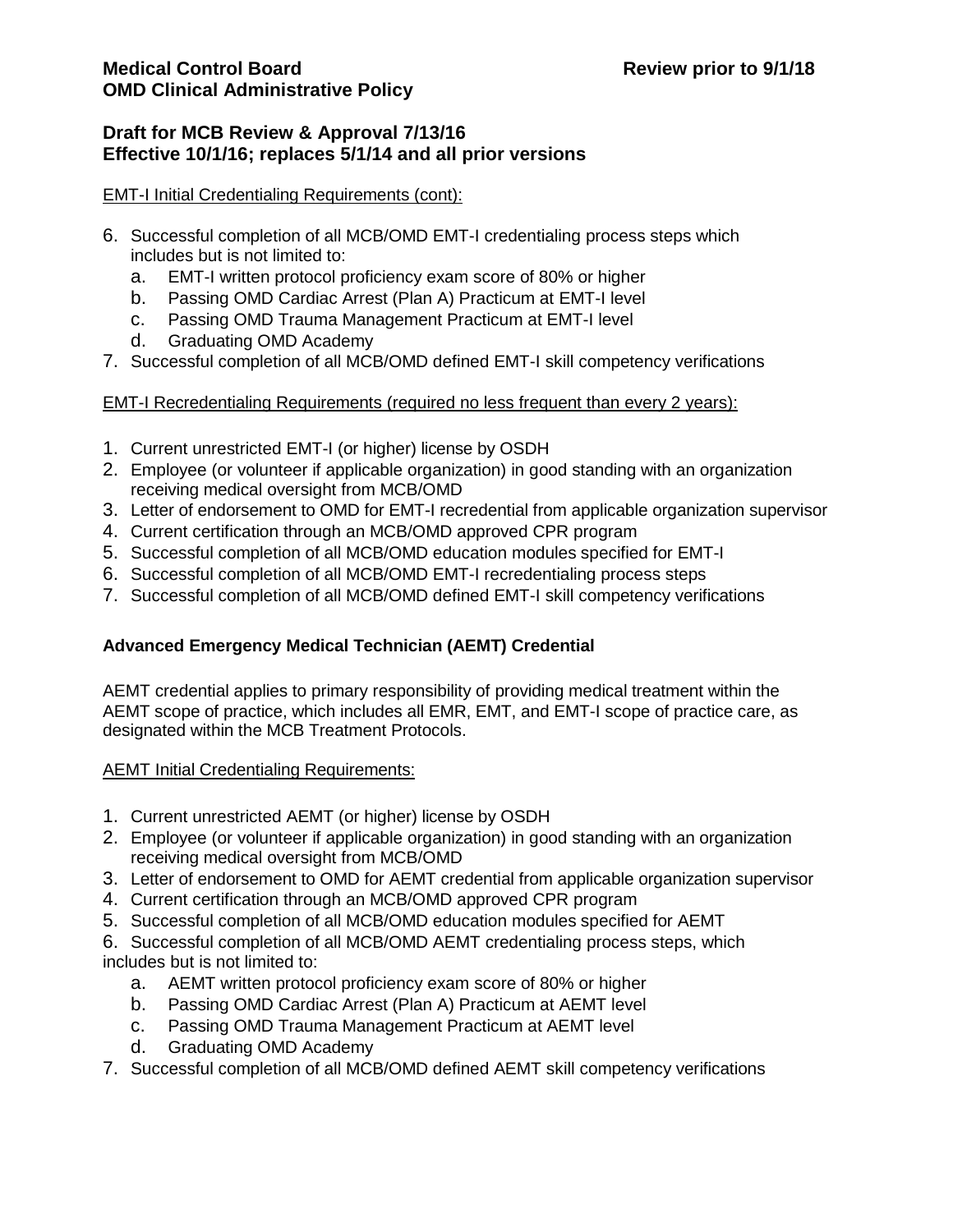#### AEMT Recredentialing Requirements (required no less frequent than every 2 years):

- 1. Current unrestricted AEMT (or higher) license by OSDH
- 2. Employee (or volunteer if applicable organization) in good standing with an organization receiving medical oversight from MCB/OMD
- 3. Letter of endorsement to OMD for AEMT recredential from applicable organization supervisor
- 4. Current certification through an MCB/OMD approved CPR program
- 5. Successful completion of all MCB/OMD education modules specified for AEMT
- 6. Successful completion of all MCB/OMD AEMT recredentialing process steps a. AEMT written protocol proficiency exam score of 80% or higher
- 7. Successful completion of all MCB/OMD defined AEMT skill competency verifications

#### **Paramedic (PM) Credential**

PM credential applies to primary responsibility of providing medical treatment within the PM scope of practice, which includes all EMR, EMT, EMT-I, and AEMT scope of practice care, as designated within the MCB Treatment Protocols.

#### PM Initial Credentialing Requirements:

- 1. Current unrestricted PM license by OSDH
- 2. Employee (or volunteer if applicable organization) in good standing with an organization receiving medical oversight from MCB/OMD
- 3. Letter of endorsement to OMD for PM credential from applicable organization supervisor
- 4. Current certification through an MCB/OMD approved CPR and ACLS (or equivalent) program
- 5. Successful completion of all MCB/OMD education modules specified for PM
- 6. Successful completion of all MCB/OMD PM credentialing process steps, which includes but is not limited to:
	- a. PM written protocol proficiency exam score of 80% or higher
	- b. Passing OMD Cardiac Arrest (Plan A) Practicum at PM level
	- c. Passing OMD Trauma Management Practicum at PM level
	- d. Graduating OMD Academy
- 7. Successful completion of all MCB/OMD defined PM skill competency verifications

#### PM Recredentialing Requirements (required no less frequent than every 2 years)

- 1. Current unrestricted PM (or higher) license by OSDH
- 2. Employee (or volunteer if applicable organization) in good standing with an organization receiving medical oversight from MCB/OMD
- 3. Letter of endorsement to OMD for PM recredential from applicable organization supervisor
- 4. Current certification through an MCB/OMD approved CPR and ACLS (or equivalent) program
- 5. Successful completion of all MCB/OMD education modules specified for PM
- 6. Successful completion of all MCB/OMD PM recredentialing process steps, which

### includes but is not limited to:

- a. PM written protocol proficiency exam score of 80% or higher
- 7. Successful completion of all MCB/OMD defined PM skill competency verifications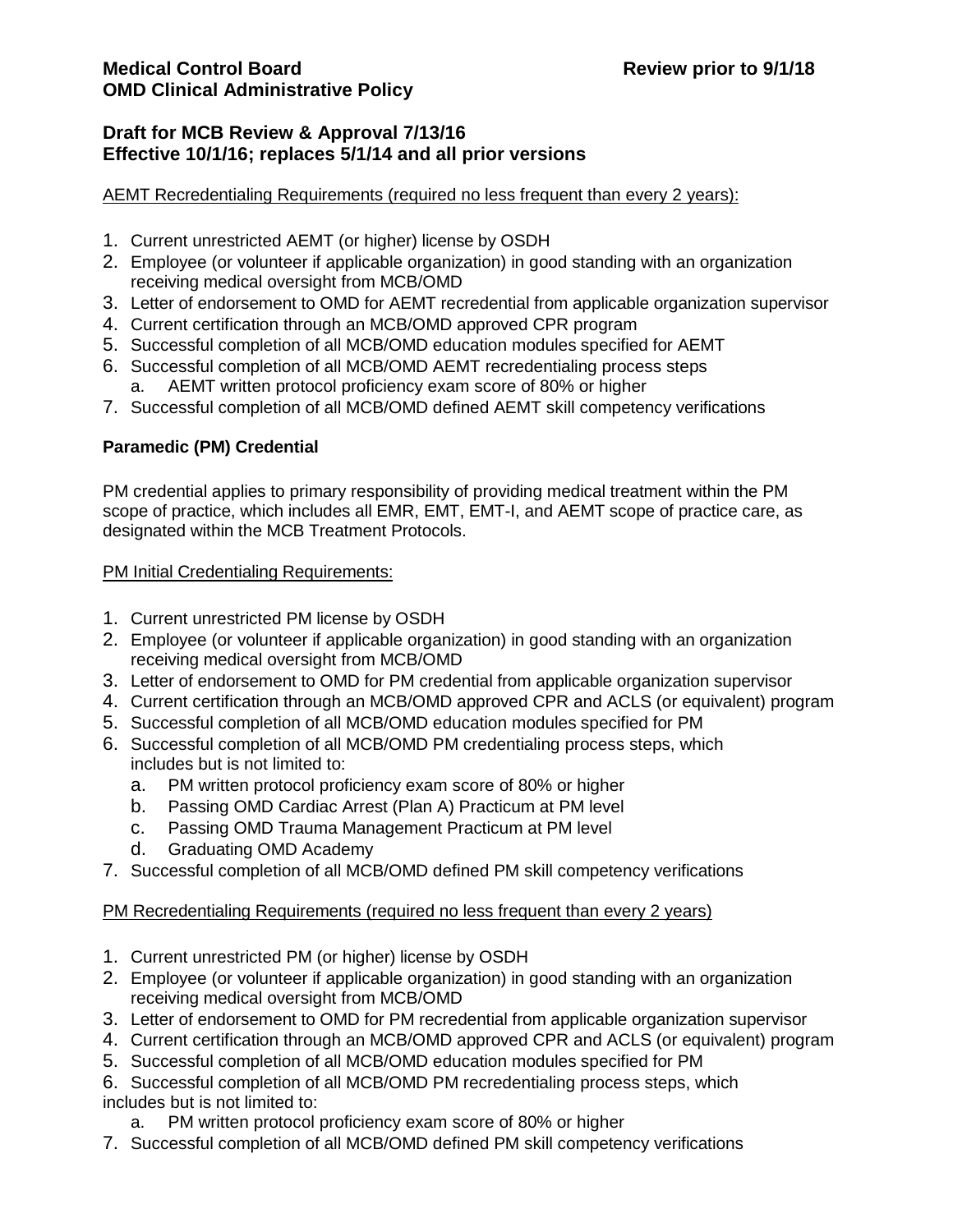#### **OMD Paramedic (OMD PM) Credential**

OMD PM credential applies to primary responsibility of providing medical oversight functions at the delegation of the System Medical Director(s) with secondary treatment capabilities within the PM scope of practice, which includes all EMR, EMT, EMT-I, and AEMT scope of practice care, as designated within the MCB Treatment Protocols.

#### OMD PM Initial Credentialing Requirements:

- 1. All PM initial credentialing requirements (exemption from #2, #3, #6d immediately above)
- 2. Employee in good standing within MCB/OMD

### OMD PM Recredentialing Requirements (required no less frequent than every 2 years)

- 1. Current unrestricted PM (or higher) license by OSDH
- 2. Employee in good standing within MCB/OMD
- 3. Current certification through an MCB/OMD approved CPR and ACLS (or equivalent) program
- 4. Successful completion of all MCB/OMD education modules specified for PM
- 5. Successful completion of all MCB/OMD defined PM skill competency verifications

### **EMD Center Training Officer Credential**

- 1. All EMD credentialing requirements
- 2. Twelve (12) months continuous communications center experience in this EMS system at EMD credential immediately prior to initial and/or continuing credential as EMD FTO
- 3. Annual EMD written protocol proficiency exam (when available) score of 85% or higher
- 4. No current EMD reviews of errors deemed serious by OMD personnel.
- 5. Current EMD FTOs required to renew FTO status in the first half of 2017 with above criteria

## **EMT Field Training Officer (EMT FTO) Credential**

- 1. All EMT (at minimum) credentialing requirements
- 2. Six (6) months continuous field experience in this EMS system at EMT credential (or higher) immediately prior to initial and/or continuing credential as EMT FTO
- 3. Annual EMT written protocol proficiency exam score of 85% or higher
- 4. No current clinical care reviews of clinical errors deemed serious by OMD personnel.
- 5. Current EMT FTOs required to renew FTO status in the first half of 2017 with above criteria

## **Paramedic Field Training Officer (PM FTO) Credential**

- 1. All PM credentialing requirements
- 2. Twelve (12) months continuous field experience in this EMS system at PM credential immediately prior to initial and/or continuing credential as PM FTO
- 3. Annual PM written protocol proficiency exam score of 85% or higher
- 4. No current clinical care reviews of clinical errors deemed serious by OMD personnel.
- 5. Successful completion of 10 hour clinical rotation in Emergency Department or Field with System Medical Director(s) or his/her designee, most typically limited to OMD PM
- 6. Current PM FTOs required to renew FTO status in the first half of 2017 with above criteria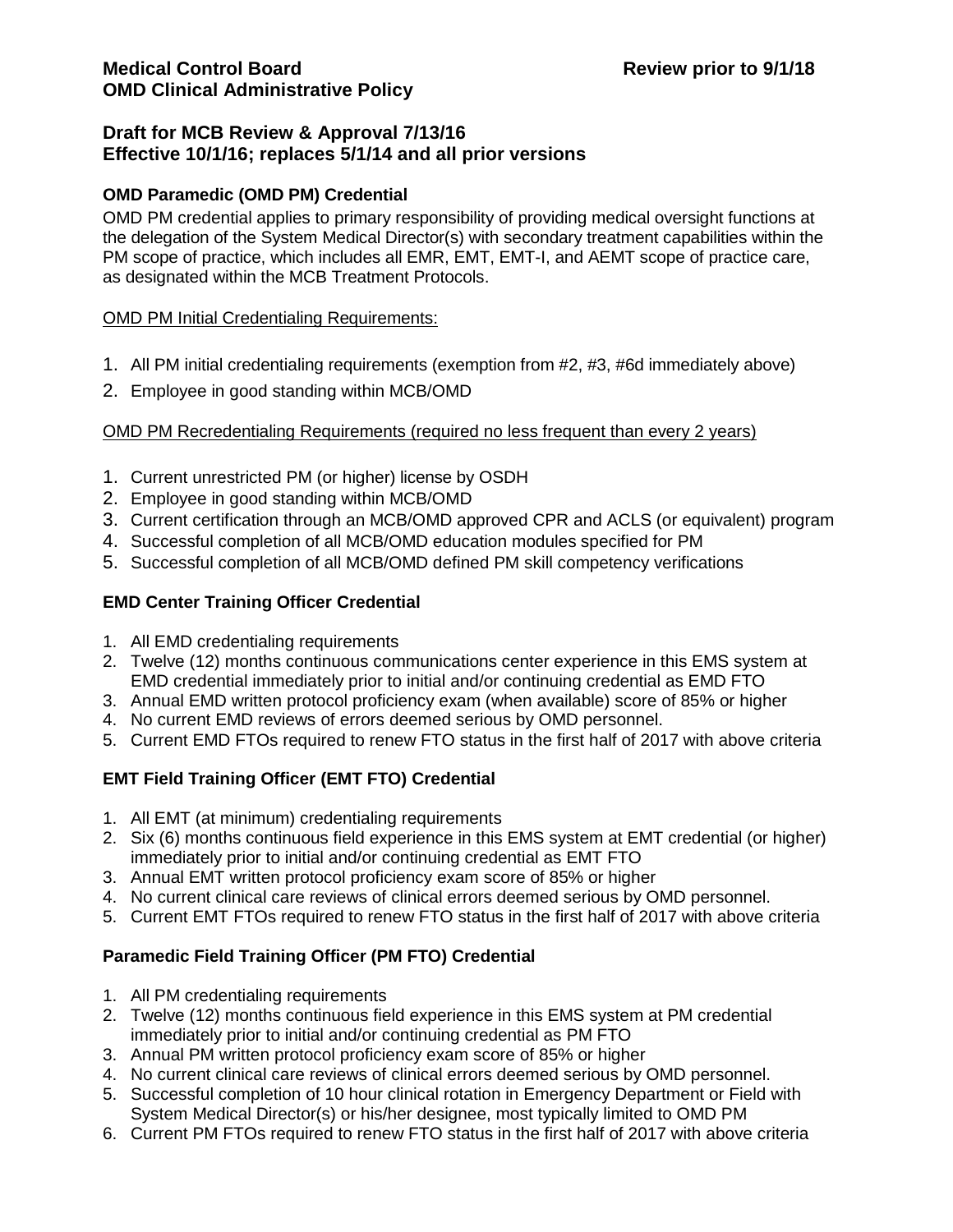## **Draft for MCB Review & Approval 7/13/16 Effective 10/1/16; replaces 5/1/14 and all prior versions**

## **Field Operations Supervisor (FOS), EMR EMS Officer & Assistant FOS Credential**

- 1. All PM credentialing requirements
- 2. Twenty-four (24) months continuous field experience in this EMS system at PM credential immediately prior to initial and/or continuing credential as FOS, EMR EMS Officer, or Asst FOS
- 3. Annual PM written protocol proficiency exam score of 85% or higher
- 4. No current clinical care reviews of clinical errors deemed serious by OMD personnel.
- 5. Successful completion of 10 hour clinical rotation in Emergency Department or Field with System Medical Director(s) or his/her designee, most typically limited to OMD PM
- 6. Current as of 10/1/16 FOS, EMR EMS Officer, and/or Asst FOS personnel are exempted from #5 immediately above.

### **Paramedic Clinical Educator/Quality Improvement Officer (CE/QI) Credential**

- 1. All PM credentialing requirements
- 2. Twenty-four (24) months continuous field experience in this EMS system at PM credential immediately prior to initial and/or continuing credential as CE/QI
- 3. Annual PM written protocol proficiency exam score of 85% or higher
- 4. No current clinical care reviews of clinical errors deemed serious by OMD personnel.
- 5. Instructor Certifications to include, but not be limited to:
	- a. OSDH EMS Instructor
	- b. CPR/BCLS Instructor
	- c. ACLS (or equivalent) Instructor
	- d. PHTLS (or ITLS) Instructor
- 6. Successful completion of 10 hour clinical rotation in Emergency Department or Field with System Medical Director(s) or his/her designee, most typically limited to OMD PM
- 7. Current as of 10/1/16 CE/QI personnel are exempted from #6 immediately above

All clinical care is enabled by a credentialing level. Qualifications are added competencies unique to a specialty focus area/type of operation. The following additional qualification authorizations exist:

## **2. Qualifications**

The requirements for any or all qualification(s) are in addition to applicable credentialing requirements.

## **Special Operations – Tactical Medical Support (SO-TAC)**

- 1. All EMT (at minimum, higher credential strongly desired) credentialing requirements.
- 2. Current EMT-Tactical and/or Tactical Combat Causality Care Course certification (equivalency courses at sole discretion of System Medical Director).
- 3. Fulfilling all requirements of affiliated law enforcement organization for SO-TAC
- 4. Provide documentation to OMD of City and/or County law enforcement organization support for provider participation. The Law Enforcement Sponsoring Agency must be within the geographical boundaries of the EMSA Regulated Service Area.
- 5. Withdrawal of support from OMD, SO-TAC sponsoring organization or law enforcement organization will result in loss of SO-TAC qualification.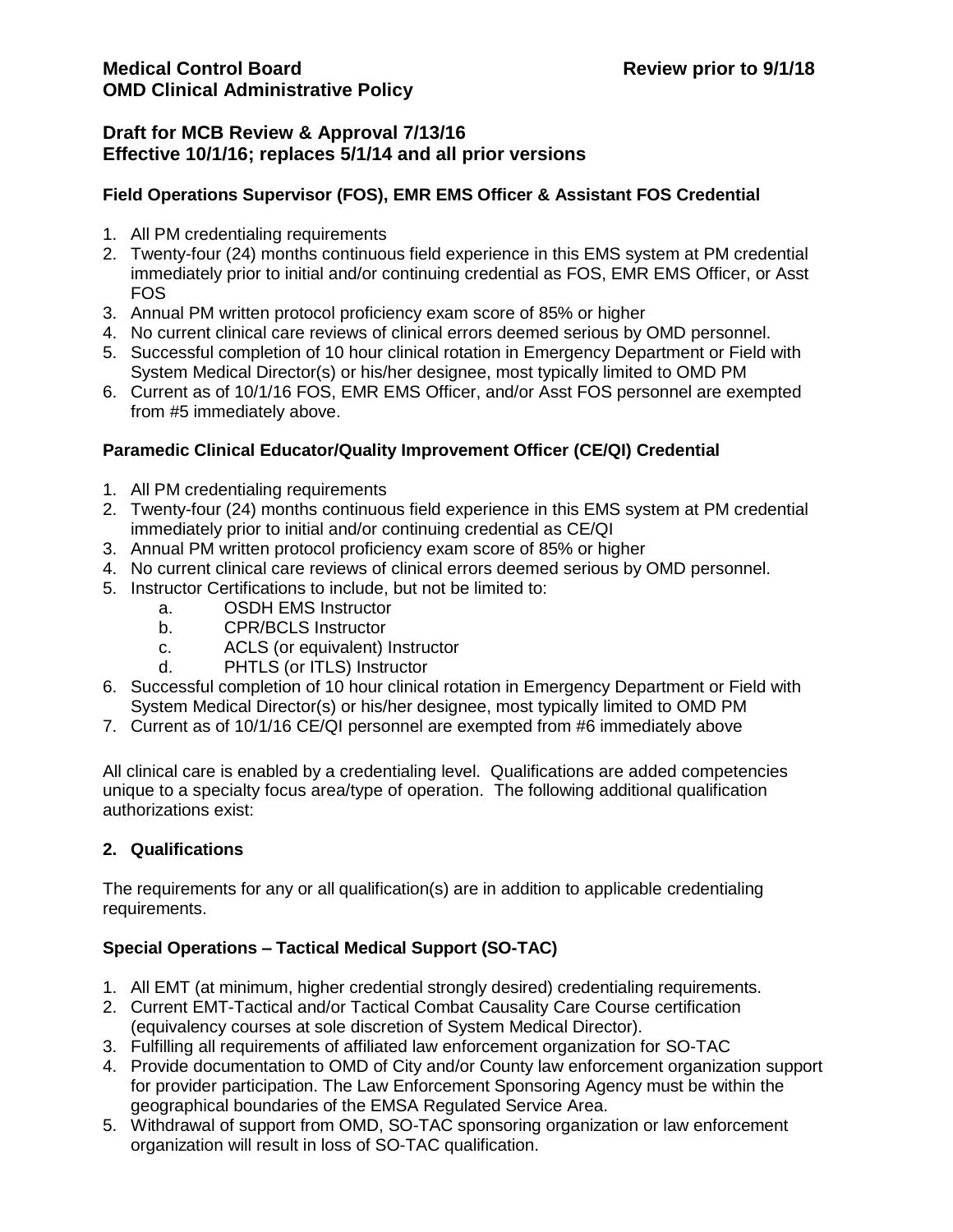## **Draft for MCB Review & Approval 7/13/16 Effective 10/1/16; replaces 5/1/14 and all prior versions**

## **Special Operations – Medical Specialist (DMS), OKTF-1, USAR**

- 1. All PM credentialing requirements.
- 2. Current DMS certification (or FEMA equivalent) and/or USAR certifications
- 3. Fulfilling all requirements of affiliated SO organization
- 4. Provide documentation to OMD of City and/or County fire department support for provider participation.
- 5. Withdrawal of support from OMD, SO sponsoring organization or fire department will result in loss of qualification.

## **Special Operations – HAZMAT (HAZMAT) Medic**

- 1. All PM credentialing requirements.
- 2. Current Advanced Hazmat Life Support (AHLS) certification
- 3. Fulfilling all requirements of affiliated HAZMAT sponsoring organization
- 4. Provide documentation to OMD of City and/or County fire department support for provider participation.
- 5. Withdrawal of support from OMD, HAZMAT sponsoring organization or fire department will result in loss of qualification.

### **Immunization (IMM) Qualification**

- **1.** All PM credentialing requirements.
- **2.** Fulfilling all requirements of OMD for immunizations being provided

## **3. Protocol Proficiency Examinations**

Every provider that is credentialed to practice within an organization that receives medical oversight from MCB/OMD must successfully pass a written protocol proficiency examination in order to obtain initial system credentialing. Credentialed providers must maintain their credential in accordance with the maintenance requirements defined by the MCB/OMD. The MCB/OMD written protocol proficiency examination results will be the only protocol exam results considered for credentialing action by the System Medical Director(s).

Following submission of the required documentation to OMD, candidates or their sponsoring organization supervisor(s) will coordinate with OMD to schedule administration of a written protocol proficiency exam at the appropriate clinical credential level, such scheduling being granted after OMD personnel have determined the exam initial credential candidate or recredential candidate is eligible to take the exam being requested. One such eligibility requirement is that the candidate must have a current, unrestricted OSDH EMS license at the level of credential requested BEFORE being allowed to take the written protocol proficiency examination. All examinations are in written format.

Full time employees of an organization receiving medical oversight from MCB/OMD that require clinical credentials will be required to take and successfully pass a written protocol proficiency exam no less frequent than every 24 months.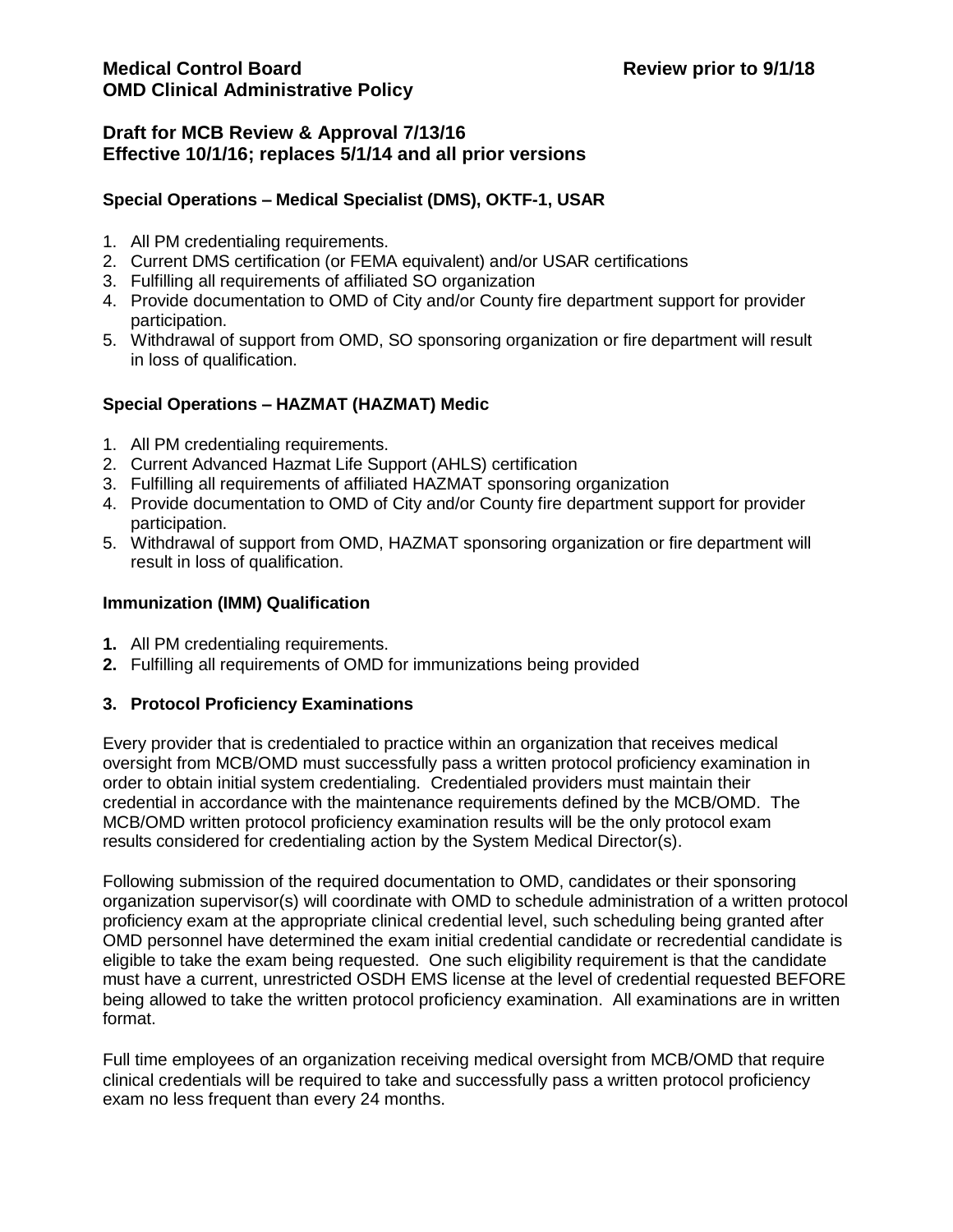## **Draft for MCB Review & Approval 7/13/16 Effective 10/1/16; replaces 5/1/14 and all prior versions**

Part time employees and/or volunteers of an organization receiving medical oversight from MCB/OMD that require clinical credentials will be required to take and successfully pass a written protocol proficiency exam no less frequent than every 12 months.

If the initial written protocol proficiency exam attempt is unsuccessful, specifically scoring is less than 80% for non-FTO and/or non-supervisory/officer/CE/QI personnel, then the following applies:

- a. A candidate will be afforded no more than a total of six (6) attempts to achieve the minimum score. This is inclusive of any attempts on an exam appropriate for a credentialing level lower than the candidate's originally desired level.
- b. Failure to achieve the required minimum score within the first three (3) attempts will result in the candidate being disqualified from all credentialing processes for a minimum of three (3) months from the date of the last exam attempt.
- c. EMT-I, AEMT, or PM candidates that elect to use a third exam attempt to credential at a lower level than initially tested, and are successful at that lower level, must remain out of any higher level credentialing processes for a minimum of three (3) months from the date of the third attempt.
- d. A candidate that is unsuccessful in the initial three (3) attempts shall remain out of the credentialing process for the prescribed three (3) month period, and if the candidate is unsuccessful in the subsequent three (3) attempts, they will be disqualified from all credentialing processes for a minimum of twelve (12) months from the date of the last exam attempt.
- e. Incumbents who are testing for the FTO, FOS, EMR EMS Officer, Asst FOS and/or CE/QI credential are limited to a total of two (2) attempts within a 30 day period to achieve the minimum qualification score of 85%. If the incumbent fails to achieve the 85% minimum score after the initial two (2) attempts, he or she will be disqualified for retesting for any of the FTO, FOS, EMR EMS Officer, Asst FOS and/or CE/QI credentials for a period of a period of six (6) months from the date of the last exam attempt.
- f. During any process to obtain the FTO, FOS, EMR EMS Officer, Asst FOS and/or CE/QI credential , the incumbent must achieve the 80% minimum score for a field clinical credential to maintain the delegated practice to work unsupervised.
- g. Providers wishing to score a qualifying protocol score for promotion to FTO, Asst. FOS, FOS, EMR EMS Officer, or Education/QI Officer will be allowed 1 attempt to test to gain the 85% or greater score. If the candidate does not pass with an 80% and retests to regain clinical privileges the subsequent score will not qualify the candidate to promote if that score is 85% or greater. The candidate may retake the protocol test 3 months from the date of the first attempt to qualify.
- h. If an incumbent FTO, Asst. FOS, FOS, EMR EMS Officer, or Education/QI Officer fails to pass or score an 85% or greater they will have 2 additional attempts to gain the required 85% to retain their position.
- i. The most recent written protocol proficiency exam score will always be used as the FTO, FOS, EMR EMS Officer, Asst FOS and/or CE/QI attempt and credential score.
- j. There must be a minimum of 24 hours between any attempts to take a written protocol proficiency exam.
- k. All attempts must be completed within a 30-day period of the initial exam date. During the time between attempts, the incumbent may continue to function, as long as they are being directly supervised by individuals with equivalent or higher levels of system credentials and are not one of the two primary transport or EMR apparatus crew members.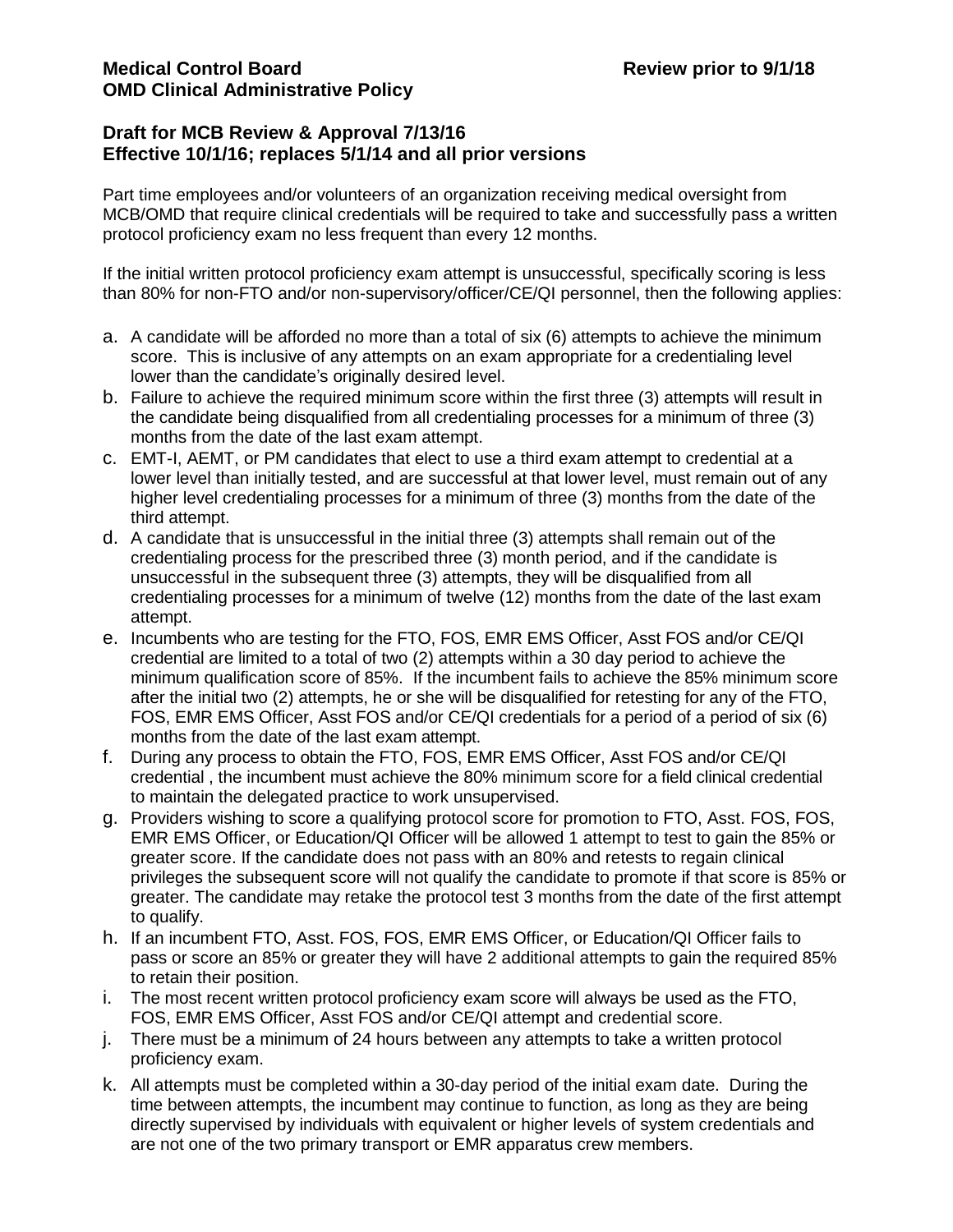## **Draft for MCB Review & Approval 7/13/16 Effective 10/1/16; replaces 5/1/14 and all prior versions**

- l. Any extension of the 30-day exam period requires prior approval by the Office of the Medical Director and such extensions are exceedingly rare, typically only considered in situations of extended serious illness or active duty military deployments. Request for extension must be in writing and with sufficient detail as to the reason(s) the extension is being requested with a specific date for retesting being included. The request must be received on or before the end of the 30-day exam period and include signatures from the candidate and the organization's Training Coordinator, Chief Officer or EMR Administrator and an OMD Division Director. Failure to submit the request for extension as described, or to abide by the terms of the extension, will result in the candidate being disqualified from that or any related credentialing process for a minimum of three (3) months from the date of the last exam attempt.
- m.A candidate or incumbent that is unsuccessful in the exam process, or is disqualified from the process for failing to abide by the requirements relating to extending the 30-day exam period, but is already credentialed by MCB/OMD, will lose his or her current credential level.
- n. When a protocol revision occurs within a candidate's 30-day exam period, the version of the protocol, in effect at the time of the first exam will be the basis for all exam attempts.
- o. When an approved request for extension of the 30-day exam period is in place; the version of the protocol in effect on the date testing resumes will be the basis for the subsequent exam attempts, regardless of attempt number or level.
- p. If it is determined that a candidate has cheated during a protocol exam, the System Medical Director may suspend or permanently revoke the candidate's current credential and/or bar the candidate from the credentialing process for a minimum of one (1) year, extending to permanently, based upon the degree of dishonesty perceived.
- q. In all events where there is a dispute or discrepancy, MCB/OMD reserves the right of final decision for disposition of the written protocol proficiency testing procedures and processes.
- r. For EMT-I, AEMT, and/or PM candidates, upon successful completion of the written protocol proficiency exam and all required educational session(s), the OMD will issue the appropriate OMD Transitional Credential in accordance with MCB credentialing standards.
- s. An OMD Transitional Credential (OTC) extends the privilege to practice at the desired credential level provided the candidate is in the presence of and supervised by a designated FTO who is credentialed at the candidates desired credentialing level or above.

# **4. Field Clinical Clearance Shifts/Evaluations**

- a. All candidates in clinical clearance shifts will be continuously supervised by the applicable level of FTO.
- b. Minimum clinical goals are required and will be specified at the start of clinical clearance shifts, but will include for PM candidates a minimum of four (4) substantiated by OMD personnel Priority 1 transports in which the on-scene and transport care is performed within the MCB treatment protocol standards.
- c. OMD personnel and the System Medical Director(s) have the discretion to extend the monitored supervised performance phase of the candidate due to identified deficiencies in clinical performance and/or a deficiency in high acuity patient contacts.
- d. No later than the completion of eight (8) supervised shifts, the Clinical Services or EMS Officer of the candidate's organization will submit to the Office of the Medical Director the candidate's orientation packet, along with detailed FTO recommendations.
- e. PM candidate performance evaluation will consist of case review by the FTO with forms completed by the FTO to have meaningful comments included and must be signed by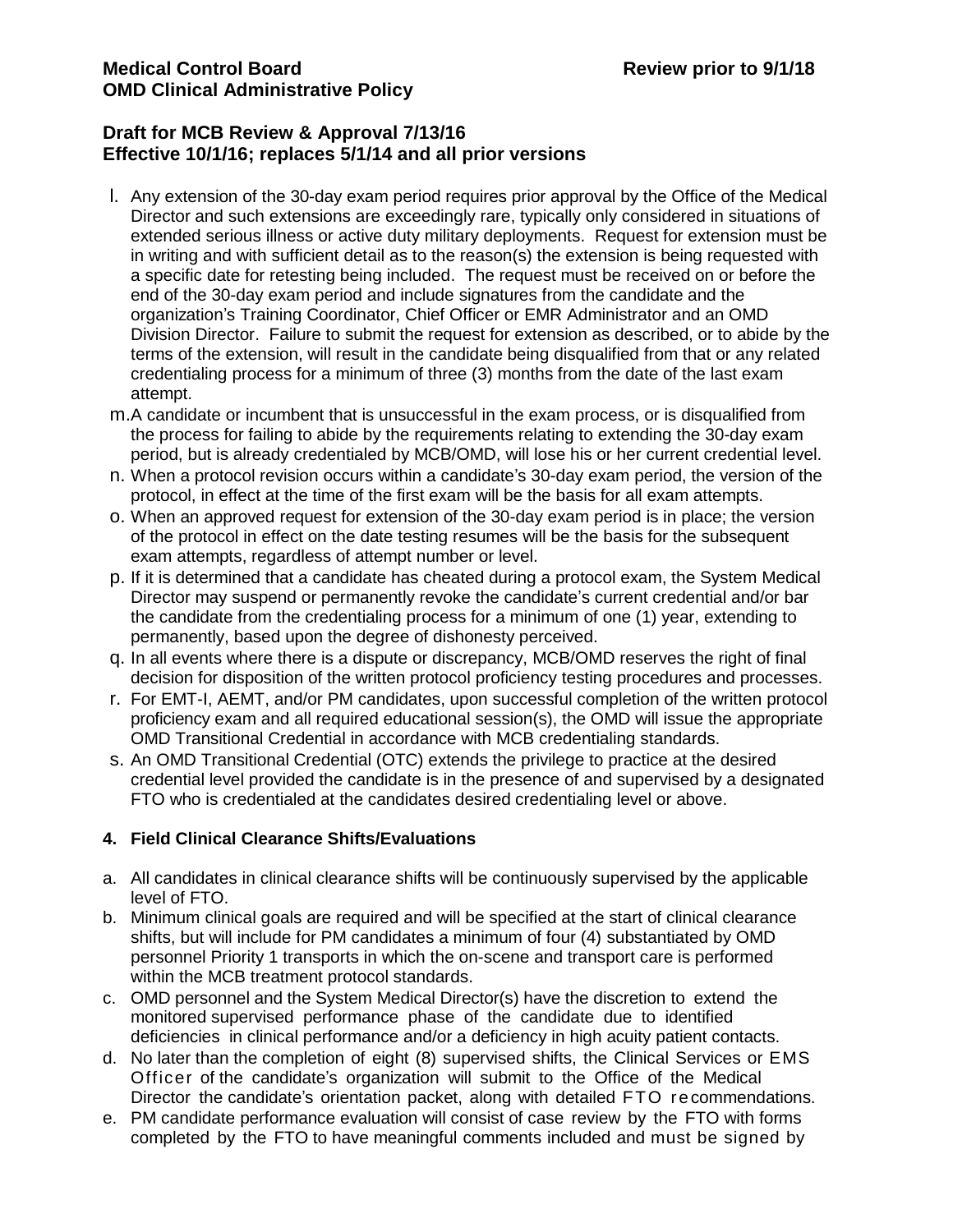### **Draft for MCB Review & Approval 7/13/16 Effective 10/1/16; replaces 5/1/14 and all prior versions**

the FTO and the candidate.

f. EMSA contractor candidate evaluations will be completed by the Clinical Services Division of EMSA's contractor and submitted to the Office of the Medical Director. All forms will be organized in chronological order and will include the patient care form; monitor strips; (if the OMD has remote access to the organization's ePCR, the submission is not necessary of individual ePCRs) total number of procedures performed with success rate for ALS procedures calculated. The Clinical Services Division shall complete an assessment on the FTO's findings and submit a recommendation for or

against the candidate's release from supervised 3<sup>rd</sup> rides. (The assessment should clearly indicate the recommendation and must be signed by the individual Clinical Services Officer submitting the release request, clear indication is defined as the candidate is recommended for release or not recommended for release).

g. EMT-I, AEMT, PM non-EMSA contractor candidate evaluations will be overseen by the EMS Officer(s) of the respective agency and submitted to the Office of the Medical Director. All forms will be organized in chronological order and will include the patient care form; monitor strips; (if the OMD has electronic access to the organization's ePCR, the submission is not necessary of individual PCRs) total number of procedures performed with success rate for ALS procedures calculated. The candidate will be provided a form of patient care documentation on a platform system for which the candidate will be functioning. The use of non system forms not approved by the OMD will not be accepted under any circumstances. The candidate will submit the packet to the Quality Assurance/Educational Division of the respective System Provider Organization upon completion of the supervised rides. It is the responsibility of the candidate to maintain an organized field packet documenting all shifts. The Quality Assurance Division shall complete an assessment of the preceptor's performance and submit a recommendation for

the candidate's release from supervised 3<sup>rd</sup> rides.

*4.* The submitted packet will consist of the following:

*a.* A signed letter from the Clinical Services/QA/Education officer clearly indicating the recommendation.

- *b.* Total number of responses with dates.
- *c.* Total number of high acuity patients.
- *d.* Procedures performed summation.
- *e.* Peripheral IV success rate, to include attempts
- *f.* Intubation success rate, to include attempts.

*g.* Educational reviews (Educational reviews must be completed with the candidate and SCP and documented prior to submission of the packet)

*h.* Field Internship Evaluation Packet

*i.* Using the 1-5 score evaluation, each 1, 2 or 5 must be individually documented to explain the reason for the rating.

*i.* Daily candidate evaluation (signed by both the SCP and the candidate)

*j.* Completed Skill Competency Sheets (signed by the SCP and candidate)

*k.* The candidate shall record his or her evaluations of the SCP's performance at the conclusion of each shift. A space for the candidate's comments is provided on the assessment form. A post orientation evaluation of the SCP will be conducted by the candidate.

*5.* Final written evaluation will be prepared by the Office of the Medical Director and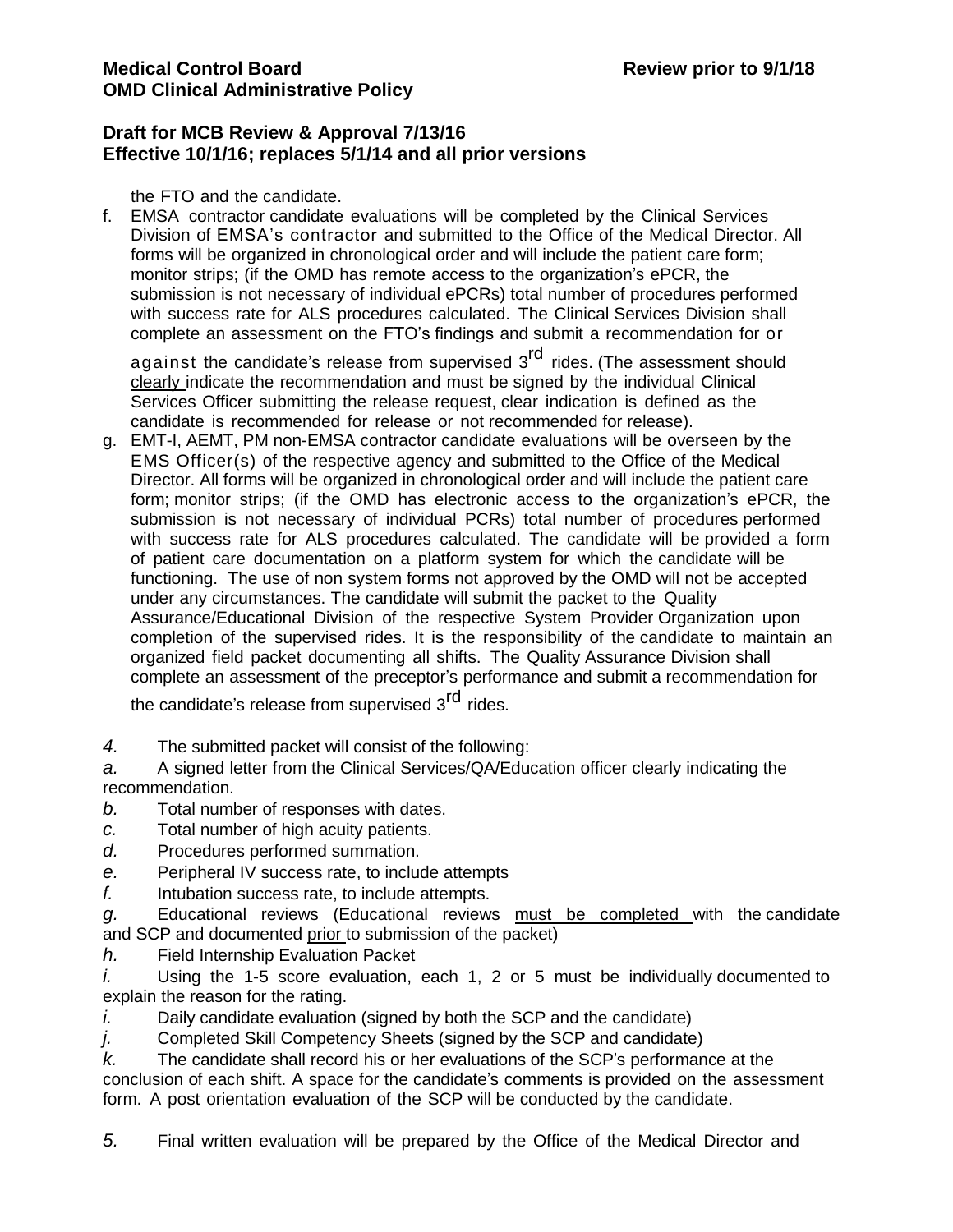# **Draft for MCB Review & Approval 7/13/16**

**Effective 10/1/16; replaces 5/1/14 and all prior versions**

submitted to the appropriate agency prior to releasing paramedic candidate from field orientation.

*6.* Credentialing from the Office of the Medical Director is required prior to functioning independently. Once the candidate's packet is submitted, the OMD will process the packet and provide a determination within five (5) full business days from the time the accurately completed packet was submitted. Packets submitted after noon on Fridays will be considered a Monday submission date.

*7.* Unless there are extenuating circumstances credentials will not be extended to a candidate if he/she is not cleared at **24** shifts. Any time a candidate is scheduled for more than 12 shifts, the Office of the Medical Director is to be notified prior with a written explanation of the reason(s).

*8.* Once the supervised shifts begin there will not be an interruption in the process except for extenuating circumstances, which must be approved by

the Office of the Medical Director. The candidate must submit written documentation to the OMD outlining the request and reasoning. The document must include signatures from the candidate and the organization's Training Coordinator, Chief Officer or EMR Administrator and an OMD Division Director.

2. All Paramedic and EMT-Intermediate/Advanced EMT candidates will maintain satisfactory clinical competence during the 6-month post-orientation review period. The postorientation review will consist of:

- *A.* 100% review of **all** Priority 1 patients.
- *B.* 25% random review of **all** patients.
- *C.* Field monitoring by Quality Improvement personnel which includes:
- No transport percentage
- IV success rate
- Clinical care issues

*D.* Five (5) endotracheal intubations. (One per month during the probationary period. If an infield intubation is not obtained during a monthly evaluation period, then the candidate must complete the procedure in a supervised classroom environment demonstrating skill proficiency on a manikin).

*E.* Field IVs. (15 per month during the probationary period. If a field IV's are not obtained during a monthly evaluation period, then the candidate must complete the procedure in a supervised classroom environment demonstrating skill proficiency on a manikin).

*F.* Monthly orientee written evaluations submitted to the Office of the Medical Director that includes the above and inclusive of any clinical care, professional conduct, controlled substances or protocol deviations. The monthly written evaluations will be provided to the OMD every 30 days until such time the probationary candidate is released from orientation.

*A.* Five (5) supervised oral endotracheal intubations. (One per month during the probationary period. If an infield intubation is not obtained during a monthly evaluation period, then the candidate must complete the procedure in a supervised classroom environment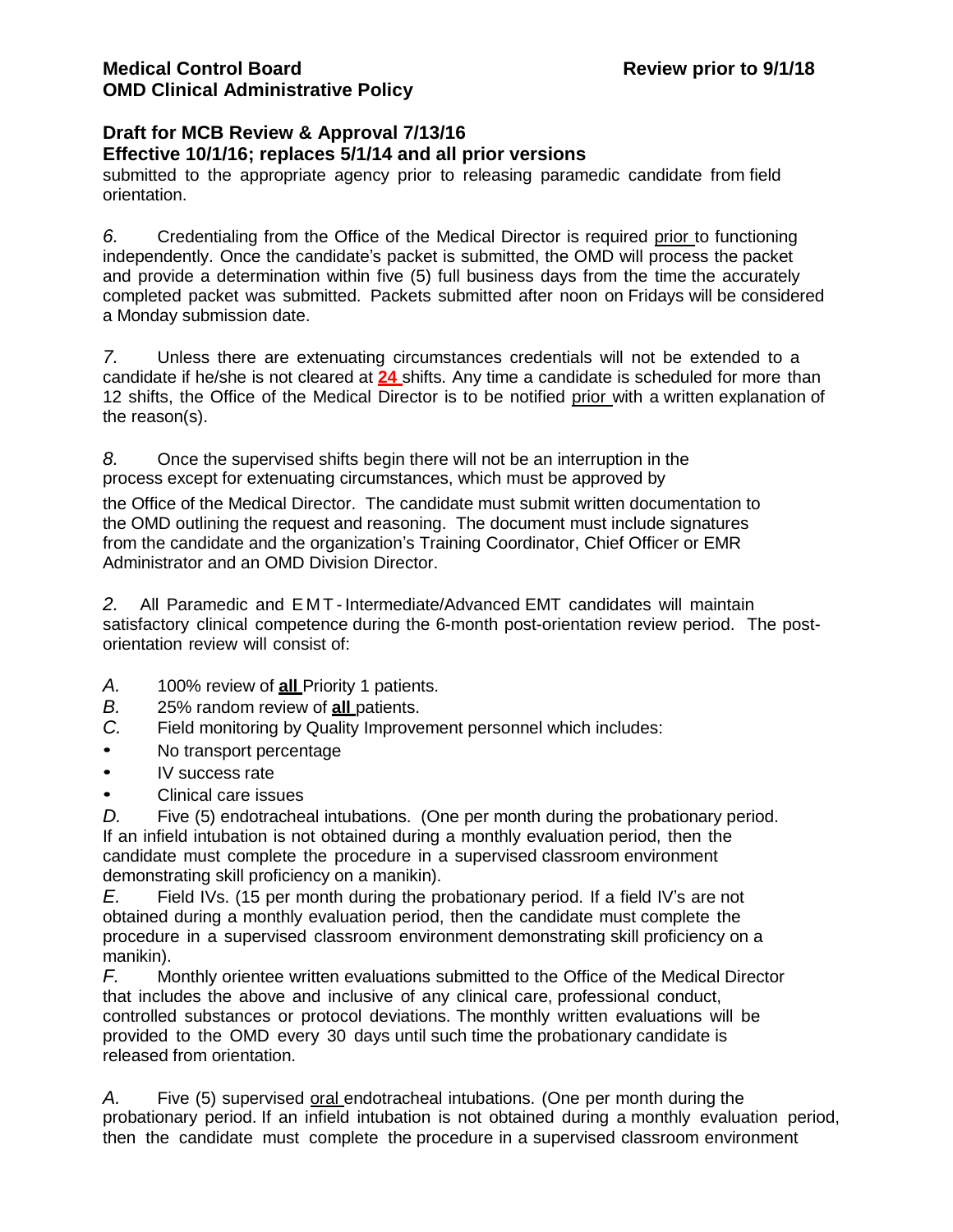demonstrating skill proficiency on a manikin).

*B.* Five (5) supervised field IVs (One per month during the probationary period. If a field IV is not obtained during a monthly evaluation period, then the candidate must complete the procedure in a supervised classroom environment demonstrating skill proficiency on a manikin). *C.* 6 month provisional review with monthly written FTO/Quality Assurance Officer evaluations sent to the Medical Director's Office for review and comment

### **5. Suspension or Revocation of Credentials**

It is important for the individuals and agencies that are part of the Regulated Service Area and organizations receiving medical oversight from MCB/OMD to always focus on providing clinical care that is appropriate for the patients we serve. Our EMS System constitutes an important practice of medicine by physician delegation. In this medical practice, we are bestowed incredible trust and responsibility by the citizens and visitors of the cities we serve. We are ethically and morally obligated to keep the patient's safety paramount in the commission of our medical care as specified by the MCB's treatment protocols. On occasion, circumstances arise that may lead to a change in credential status, such as suspension or revocation.

As in any practice of medicine, there are critical actions (or failures to act) that are deemed unacceptable for any provider involved in the medical care of patients. If substantiated through a process of appropriate investigation led by OMD, any credentialed personnel found to be committing or abetting any of these actions, but not limited to these actions, will be permanently decredentialed from patient care in this EMS system

Key actions leading to permanent decredentialing are, but are not limited to:

- 1. Intentionally verbally or physically harming a patient. This specifically excludes harm that could result when acting in self-defense in avoidance of being assaulted by a patient.
- 2. Providing patient care while legally intoxicated with alcohol or under the influence of illicit substances (examples; cocaine, marijuana, heroin, etc.).
- 3. Intentionally falsifying a patient care record or clinically-related document utilized in our EMS system.
- 4. Intentionally falsifying written or verbal statements made in the course of clinical care reviews conducted by the Office of the Medical Director.
- 5. Intentionally withholding clinically appropriate care from a patient.
- 6. Theft, misappropriation or personal usage of any controlled medication substance.
- 7. Multiple uncorrected failures in duty or failures to remediate during OMD initiated or OMD supported Corrective Action Plans in twelve (12) months from the first such failure.

The following first-occurrence actions, upon substantiation, will result in prescribed remediation and a 30-day temporary suspension of credentials above the EMR/EMT level:

- 1. Defibrillating a conscious, pulsatile patient.
- 2. Failure to adequately troubleshoot/confirm the placement of an airway device designed or capable for endotracheal placement (endotracheal tubes, supraglottic airway, or cricothyrotomy tubes) per MCB treatment protocols.

Second occurrences of any of these two events will result in additional prescribed remediation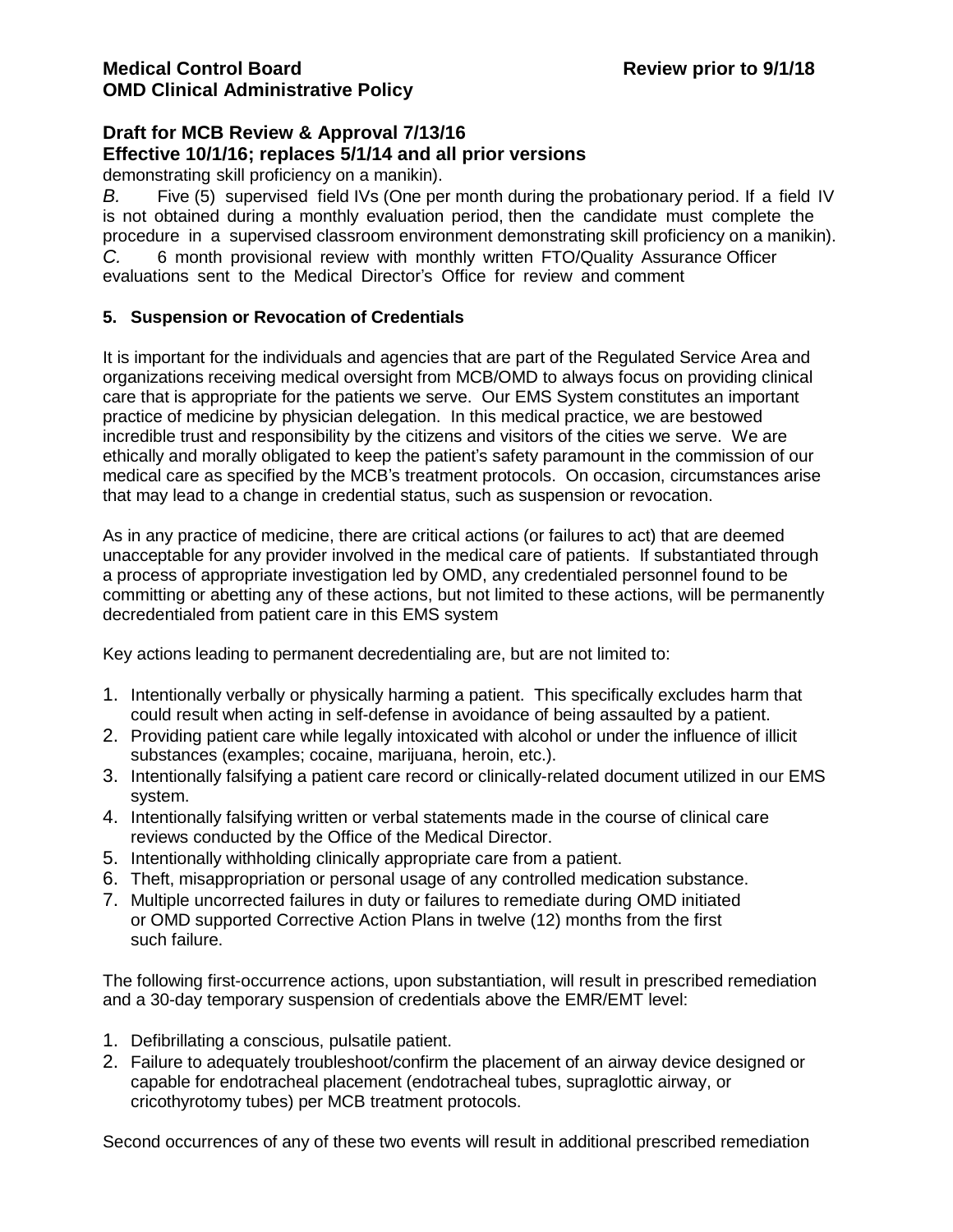# **Draft for MCB Review & Approval 7/13/16**

### **Effective 10/1/16; replaces 5/1/14 and all prior versions**

and a minimum 45-day temporary suspension of credentials above the EMT level.

Third occurrences of any two of these events will result in permanent revocation of credentials above the EMT level.

The actions detailed above will not affect any other substantive rights afforded to providers in regards to further review as established by the EMS Interlocal Agreement as amended and the appropriate ordinances.

## **6. Lapse, Loss, or Suspension of OSDH EMS License**

In the event that a provider's OSDH EMS license is allowed to lapse or is not renewed for whatever reason, the following process will apply:

Unless confirmation of renewal (written documentation from the OSDH), or upgrade can be verified, the provider's credential to practice will be revoked. The provider will not be able to participate in any credentialing processes until the license is renewed or upgraded.

# **7. Separation from System Provider Organizations**

In order for a provider to be credentialed, he/she must be associated with an organization that receives medical oversight from MCB/OMD. The following outlines the process for providers who leave or disassociate from such an organization:

- 1. The provider's organization is required to immediately notify the OMD when the provider is no longer associated with their organization. When it is determined that the provider is not associated with a System Provider Organization, his/her credentials will be suspended for a period of thirty days. During this period, the provider may affiliate with another System Provider Organization without being required to recredential.
- 2. After 30 days without affiliation with a System Provider Organization, the provider's credentials will be revoked.
- 3. Should a provider affiliate with a System Provider Organization following revocation of credentials, he/she will be required to complete the current initial credentialing requirements for their level of practice. This does not apply in instances where the Medical Director or the MCB has revoked the credentials, whereby recredentialing is not allowable.

## **8. Periods of Absence**

For all credentialed field and communication personnel who have not actively participated in the clinical setting at the credentialed level the following policy will apply for reinstatement of credentialed status. This does not apply to providers who are in non-field level positions, such as EMD, Training, or Administrative positions.

- 1. If the credentialed provider returns to the clinical level in less than 90 days no credentialing testing is required.
- 2. If the credentialed provider returns to the clinical setting after greater than 90 days but less than 180 days the provider is required to pass the applicable written and practical examination requirements for their certification level AND complete a minimum of four (4)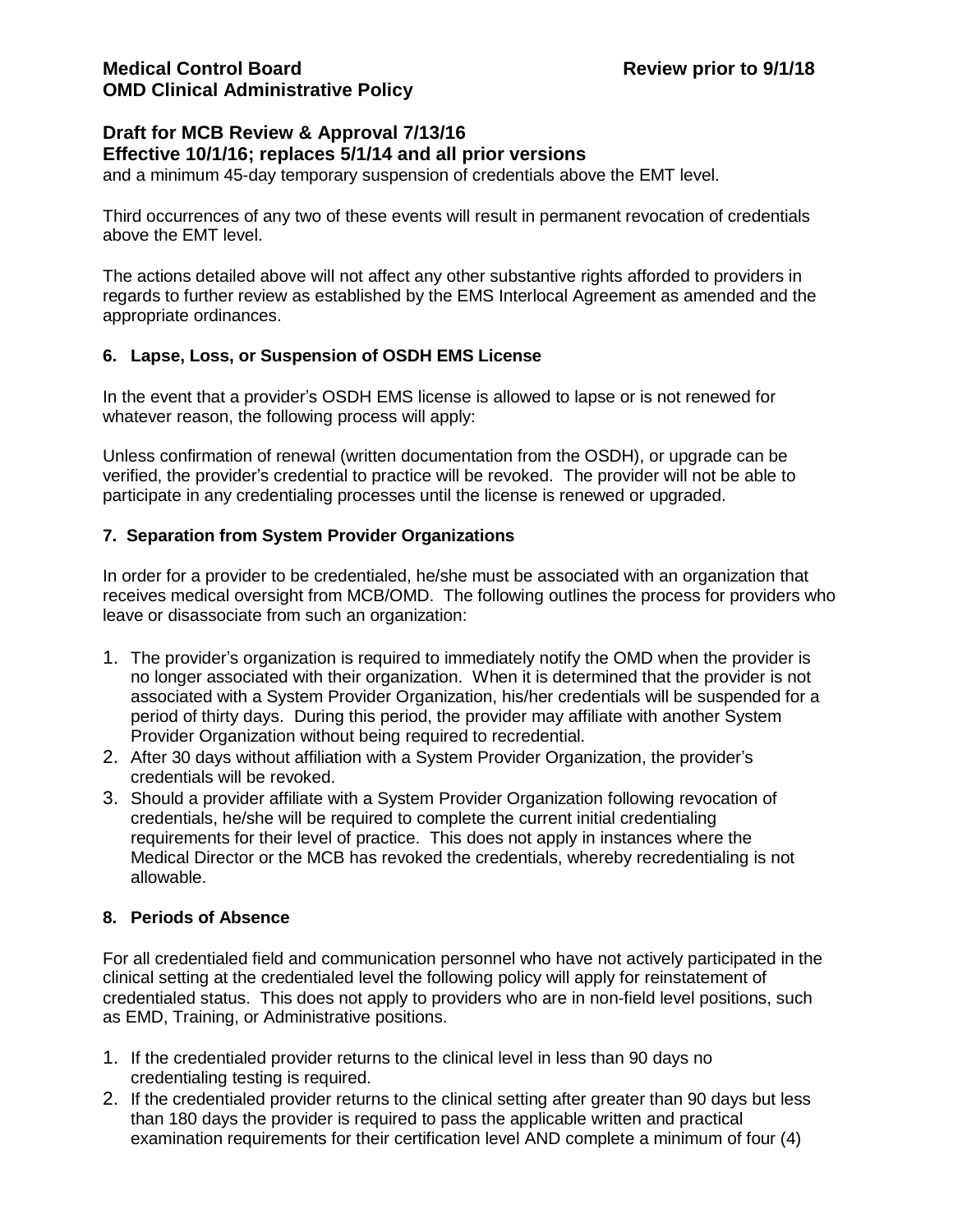# **Draft for MCB Review & Approval 7/13/16 Effective 10/1/16; replaces 5/1/14 and all prior versions**

- supervised shifts with a qualified level FTO.
- 3. If the credentialed provider returns to the clinical setting after 180 days or greater the provider must fulfill the initial credentialing requirements.

## **9. Activity That May Pose a Threat to Public Health**

Criminal or Regulatory activity that may pose a threat to public health, or other circumstances as deemed appropriate, will be reviewed by the Medical Director.

Individual providers and their respective organizations are responsible to report any arrests of the provider involving alcohol, drugs, or a felony directly to the OMD on or before the first business day after the arrest is made. Failure to do so may result in immediate suspension of the personnel involved. Reporting the event to the OSDH EMS Division is the responsibility of the individual provider and must occur in accordance to specified rules within the prescribed timeframe.

## **10. Action Taken by the OSDH EMS**

Any action taken (administrative review, suspension, revocation, Tax holds, etc.) by the OSDH EMS must be reported and documentation forwarded to the Office of the Medical Director.

Credential status is at the discretion of the Medical Director in such occurrences.

In all events concerning these issues, the Chief Officer, Director, or Program Manager of the Responder's Organization will be advised.

## **11. Emergency Medical Responder Organizations**

All System Emergency Medical Responder Organizations must be registered with the OMD and licensed with the OSDH at the Basic level at minimum.

A non-ambulance EMR Organization with an authorized uniformed personnel strength of 300 or more must have at least ½ of the total members of any apparatus crew credentialed at all times. Apparatus designated for EMS response, or apparatus that may be required to respond to an EMS incident, that has a minimum manning requirement of two (2), must have both members credentialed.

A non-ambulance EMR Organization with an authorized uniformed personnel strength of 299 or less must have at least one (1) of the crew credentialed at all times for all apparatus.

As a point of clarification a frontline system transport ambulance must have at least two (2) credentialed members at all times, with at least one being credentialed at the paramedic level.

## **Level One EMR Organization – EMT scope of practice limited**

- 1. The organization must have a minimum of ten (10) providers eligible to credential at the EMR and/or EMT level.
- 2. The organization must commit to equipping their BLS providers with the required supplies